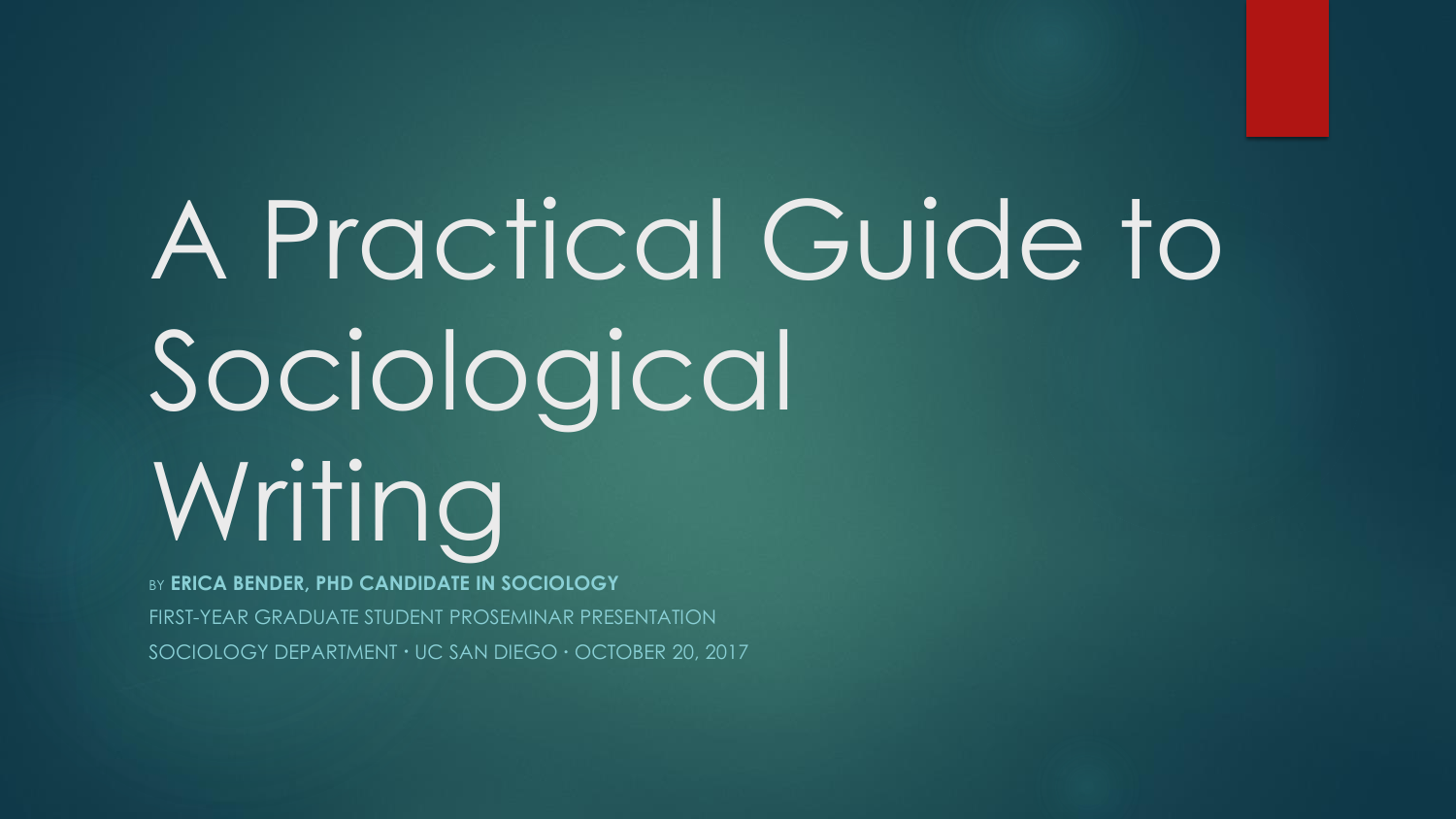First things first:

# The Sociological Perspective

#### **All things are socially constructed**

- ▶ Categories are not assumed or taken-for-granted
- **Limitations are clear and explicit**

#### **Social relations and structures are fluid at the same time that they are durable**

- Goal is to create conditional explanations that are flexible
- Sociological laws are rare, and we often talk about how they can be disrupted

#### **Agency within constraint**

- $\blacktriangleright$  Primacy of constraining conditions directing action
- Agency is possible within the realm of constraint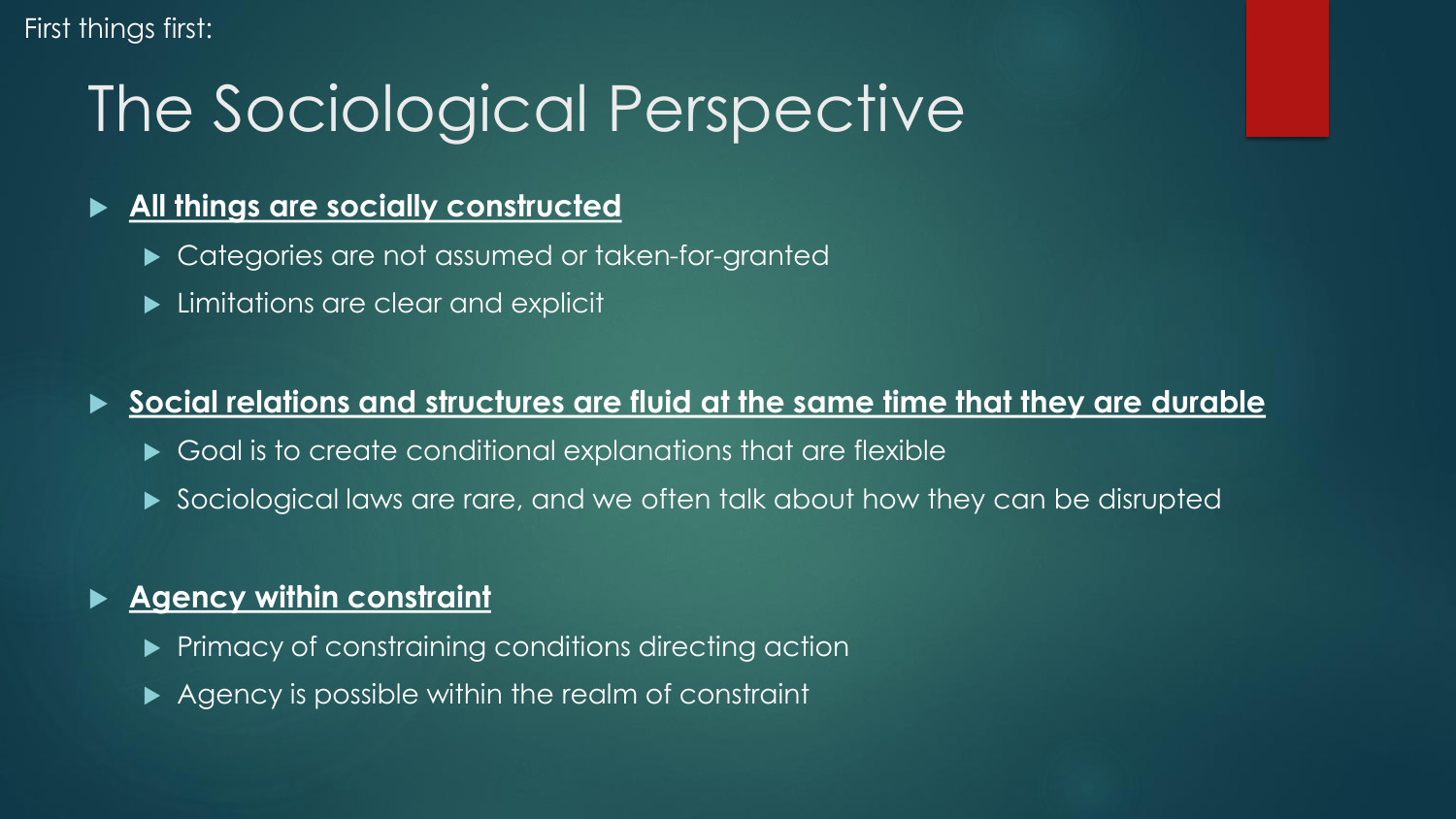# The Basics

- What is your purpose?
	- Critical<sup>®</sup>
	- **Analytical**
	- **Explicative**
- ▶ Who is your audience?
	- ▶ Other sociologists, who are...
	- $\blacktriangleright$  Intelligent
	- $\blacktriangleright$  Interested
	- Ignorant of your case/project/perspective (you must teach them!)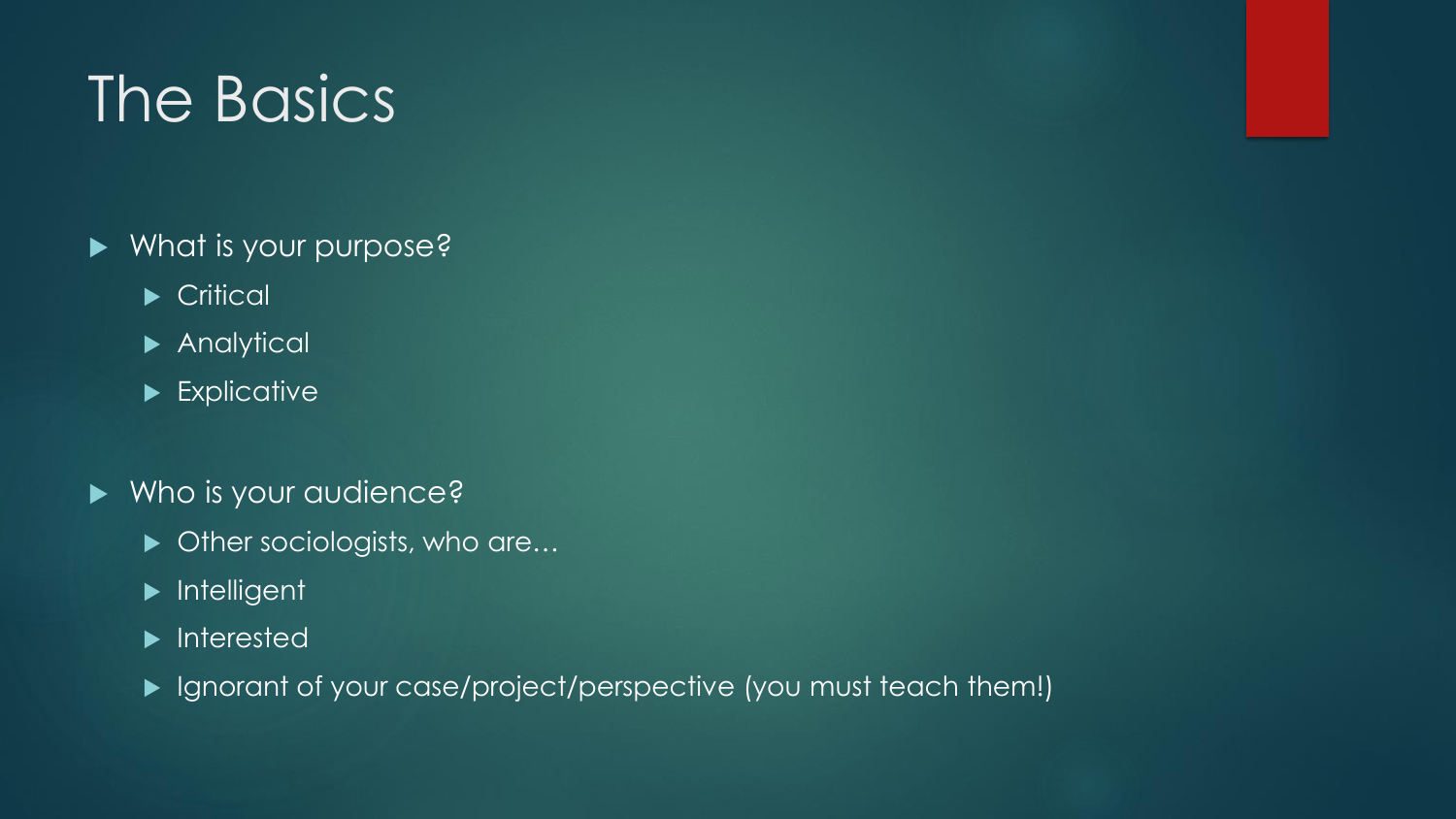# Starting Points: Puzzles vs Questions

#### **Puzzles**

- **Fansions/contradictions**
- Gaps/Misunderstandings
- Hard, Soft, Empirical (Mears 2017)

#### **Questions**

- A structured inquiry inspired by the puzzle
- ▶ The puzzle provides the backdrop/starting point for the question
- The answer to the question will help address the puzzle (but likely will not solve the puzzle entirely)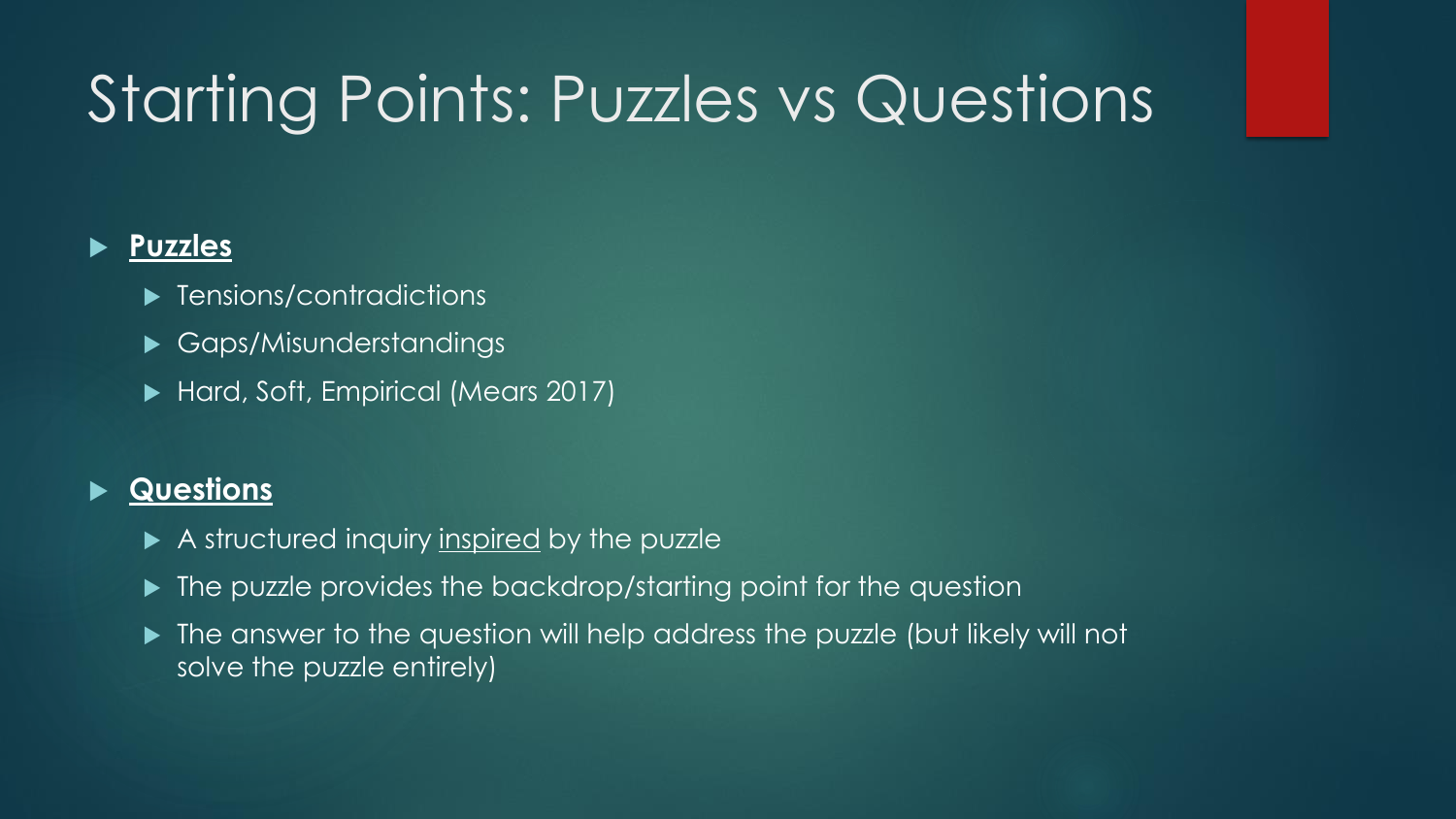### Strong Sociological Questions

#### ▶ About "people doing things together"

- **Human-Focused**
- $\triangleright$  Oriented towards Action and Constraint
- Accounts for Relations (between individuals, groups, systems)
- Are sufficiently **broad** to invite investigation
	- $\triangleright$  More than a yes/no answer; multiple plausible answers
- Are sufficiently **specific** to structure a research design
	- ▶ Question is a "spring board" for a method
	- Your answer to the question is your argument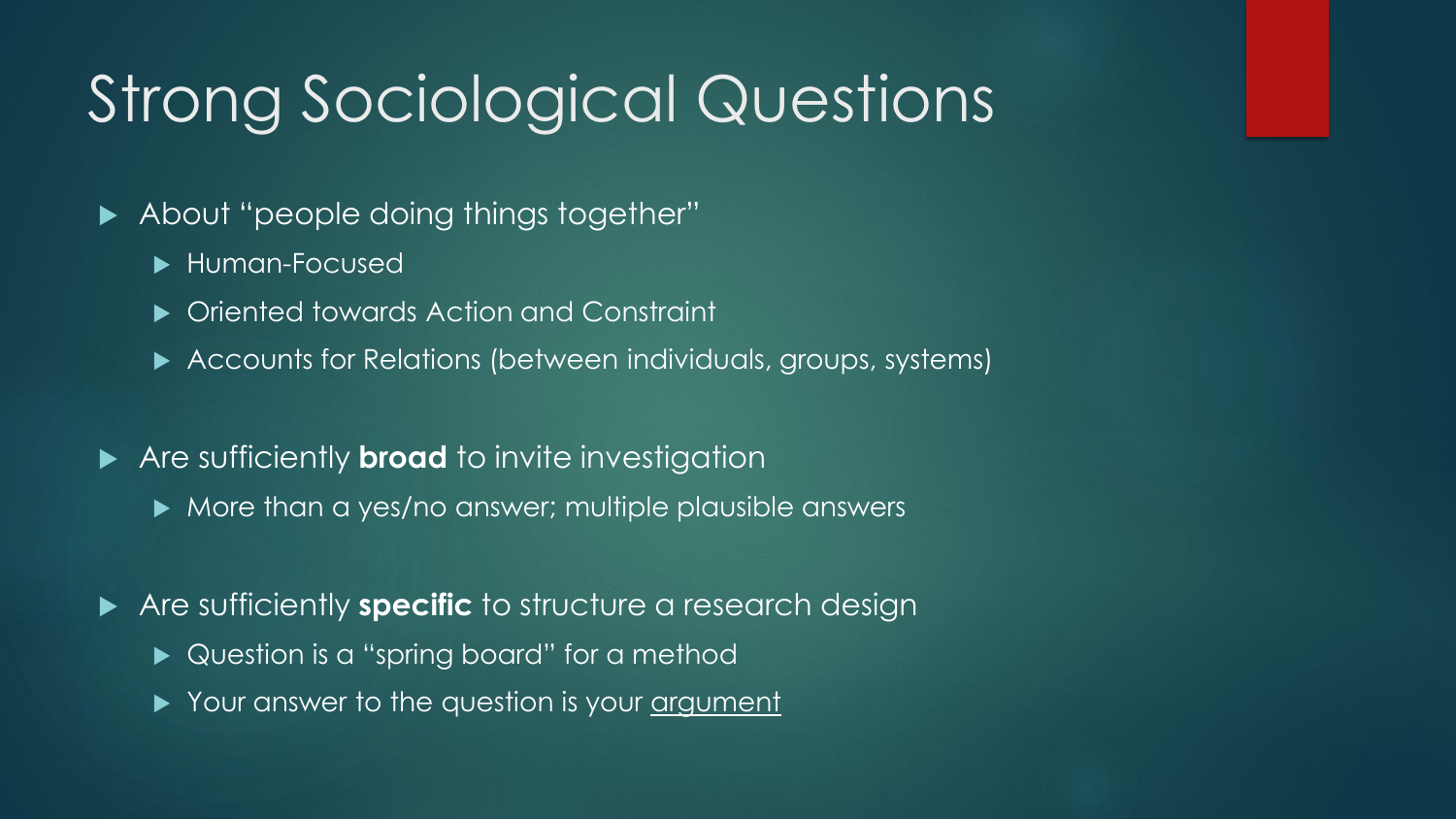# Strong Arguments

- More than a statement of fact; debatable
- ▶ Specific enough that it anchors the paper
- Multifaceted enough that it can be unpacked/expanded
- $\blacktriangleright$  Stated clearly enough that the reader cannot misunderstand
- Shows up right at the beginning
- Remains intact throughout
- ▶ Is supported/strengthened throughout

**"'Getting it right' means putting the argument so clearly that the paper begins by asserting what it later demonstrates"** (Becker 2007; 19)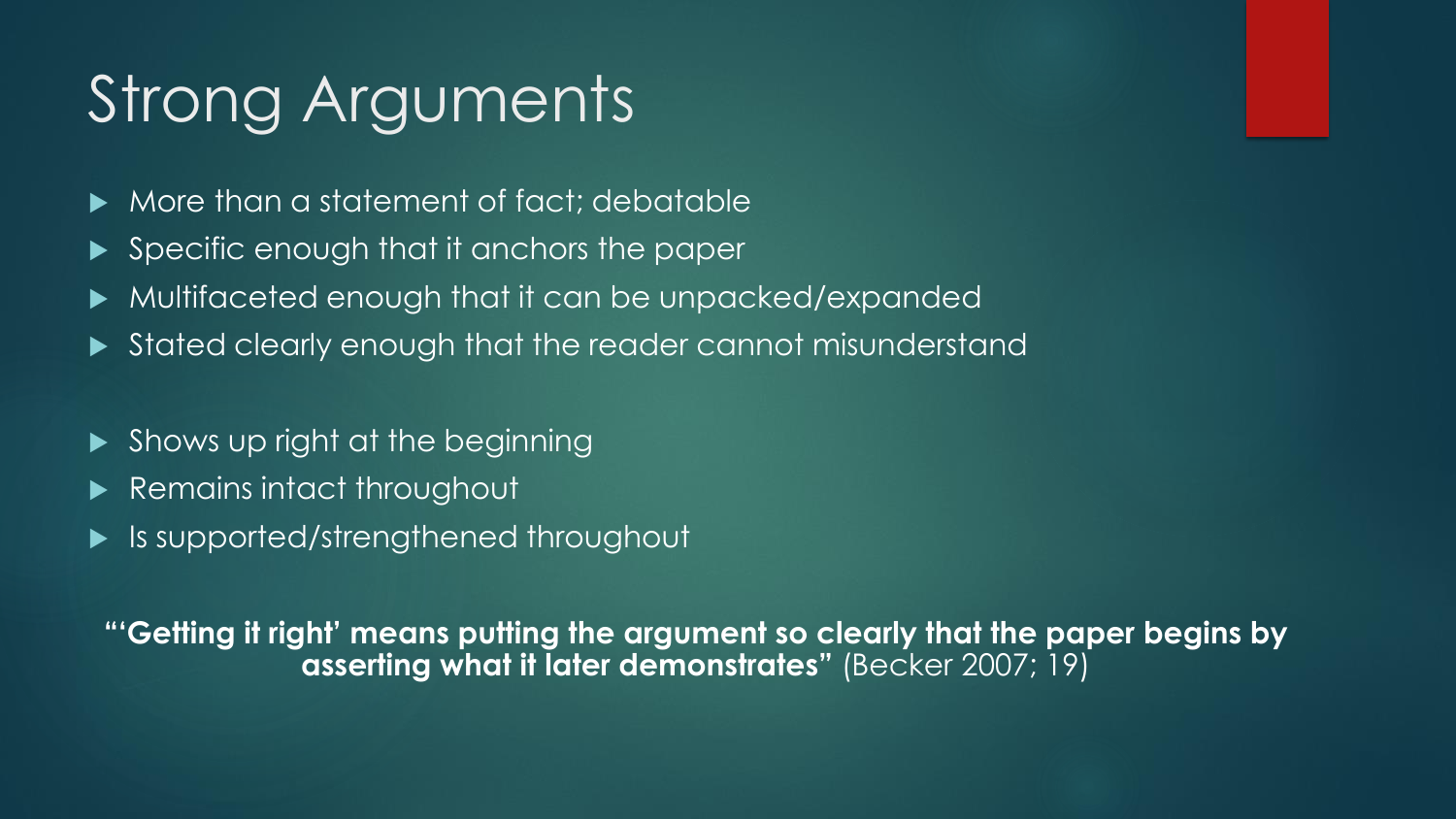# Strong Critiques

- Good stuff first
	- ▶ Acknowledge what is useful/helpful
- $\blacktriangleright$  Higher order concerns over minutiae ▶ Potential Example: method over sample size
- Anticipate the counterargument/author's defense
	- ▶ Then respond to it and proceed with your critique
- $\blacktriangleright$  Think internally
	- ▶ Rather than saying "Author doesn't discuss x," show how "x" is actually crucial to the author's own argument and/or logic (Example: gender in Marx)
- Don't confuse your opinion of the topic with your opinion of the analysis
	- Example: "Assimilation is a problematic concept" is not enough. Think internally and show how the problematic concept creates a logical flaw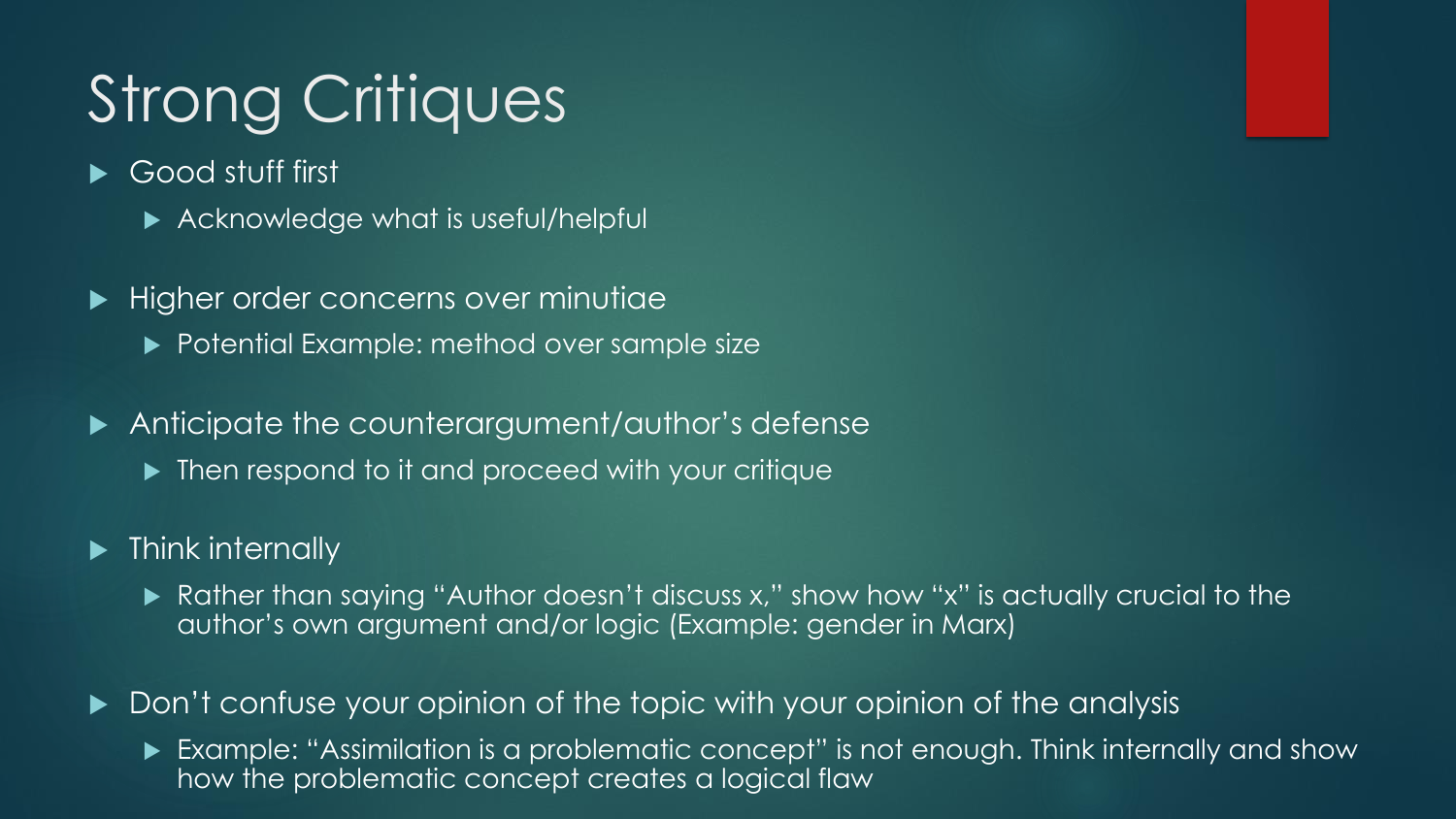### Writing Challenges Unique to Sociology: Agency and Passive Voice

#### $\blacktriangleright$  Problem

- Sociologists can be uncomfortable with agency.
- ▶ Often difficult to define the "subjects" behind large-scale social forces, which involve everyone and no one simultaneously.
- ▶ Leads to passive voice (no subject) and/or abstract nouns (vague subjects)
	- "Veterans are constructed as deserving in national discourse." (No subject)
	- ▶ "Discourse about veterans constructs them as deserving." (Vague subject)

#### **Instead: Find the Subject**

- Few social theories are fully agentless; Persons, Groups, Organizations, or Systems are all agents
- Ask: Who has the power to make this happen? Who has an interest in making this happen?
- Requires deeper knowledge of your case (intimidating but important)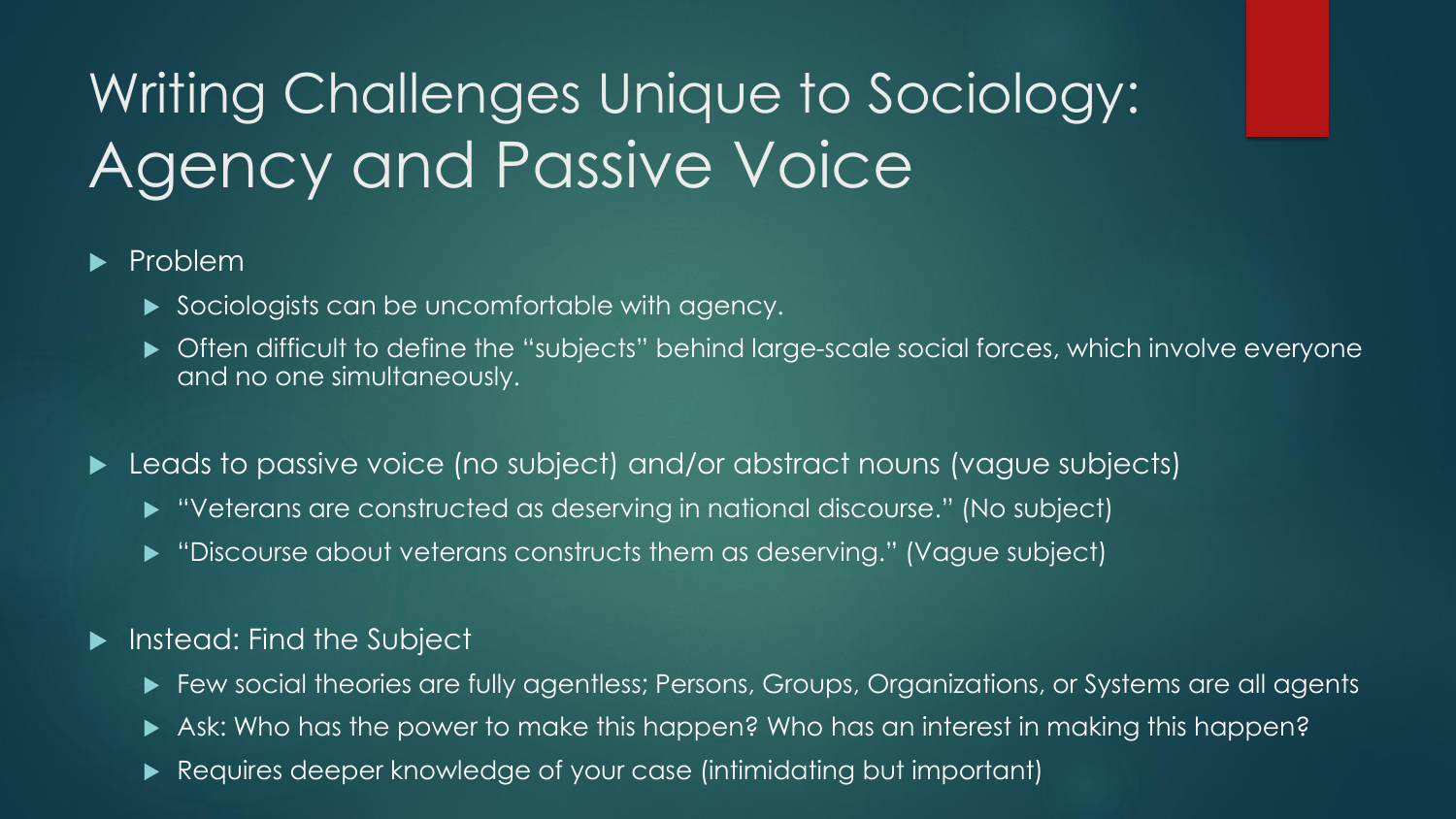### Writing Challenges Unique to Sociology: Ritual Qualifiers

#### $\blacktriangleright$  Problem

- Sociologists recognize that all social relations and outcomes are conditional, and subject to change, so all understanding is mutable
- ▶ There could always (and will always) be an exception to our claims
- **Leads to qualifying your claims to the point that they are not helpful or interesting** 
	- "Veteran nonprofits might be related to VA proliferation under certain circumstances."
- **Instead: Recognize and assert the exceptions** 
	- ▶ Be clear on the conditions for your claim and state them up front
	- Rather than relying on "weak associations," state precise conditions when the association occurs and could be reasonably expected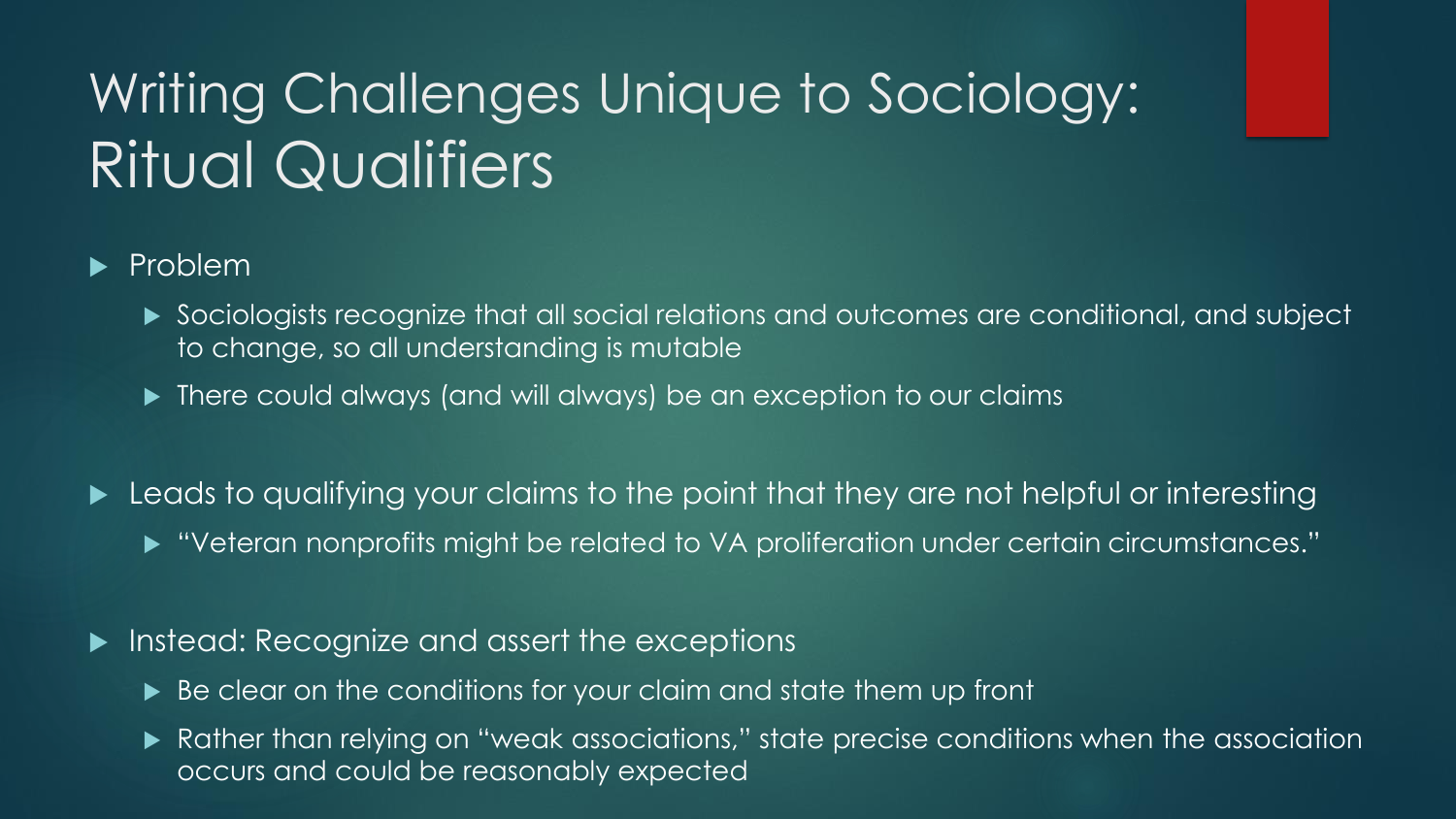### Writing Challenges Unique to Sociology: The Problem with Causality

### $\blacktriangleright$  Problem

- Similar to the problem with ritual qualifiers; variance within society is too high and unpredictable; sociologists are generally uncomfortable with prediction.
- ▶ Positivistic orientation since we cannot control conditions and treatment we cannot claim cause, because we cannot know "with certainty."

#### **Leads to weak associations**

- "VA proliferation of SSVF grants is correlated to the growth in veteran nonprofits."
- ▶ Instead: Make the relationship clear and explain why it exists
	- **Precondition for, facilitates, enables, constricts, limits, necessary but not sufficient, etc.**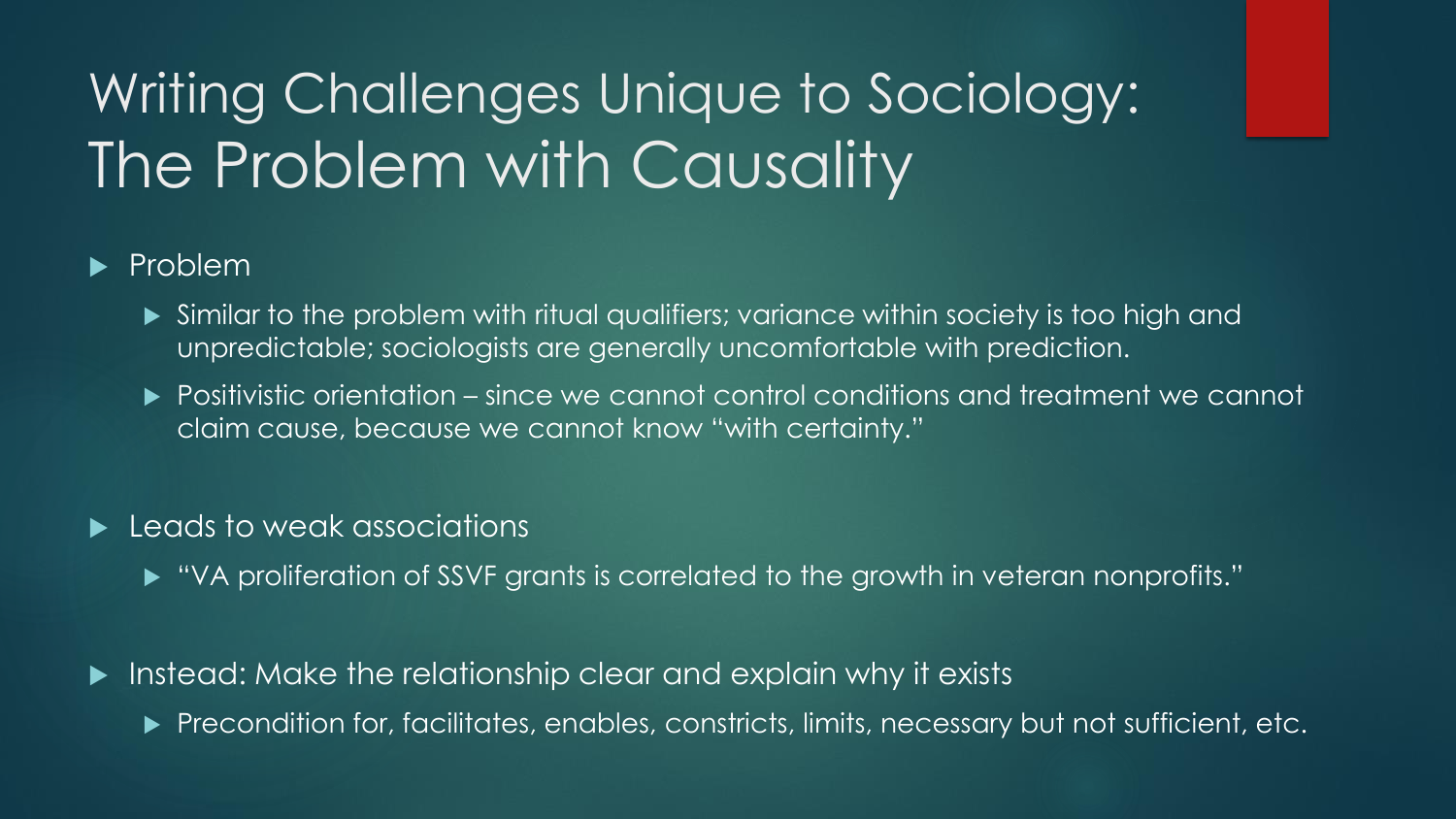### Writing Challenges Unique to Sociology: The Rhetoric of "Science"

#### $\blacktriangleright$  Problem

- Sociology wants to be perceived as a "legitimate science," which assumes a level of impartiality on behalf of the researcher
- Varies by sub-field, but there is a still a strong trend toward "neutrality" in sociological writing
- **Leads to passive voice or improper subjects; reproduces the façade of impersonal** "science" that does not exist (in sociology or anywhere)
	- **•** "Interviews with veterans were coded." (No subject)
	- "My dissertation explores the veteran nonprofit sector in San Diego." (Improper subject)
	- For a good start on this topic, see Gusfield (1980) *The Culture of Public Problems*
- Instead: Be clear about your subjectivity in the research process
	- Will often depend on your audience, intended journal, advisor's expectations, etc.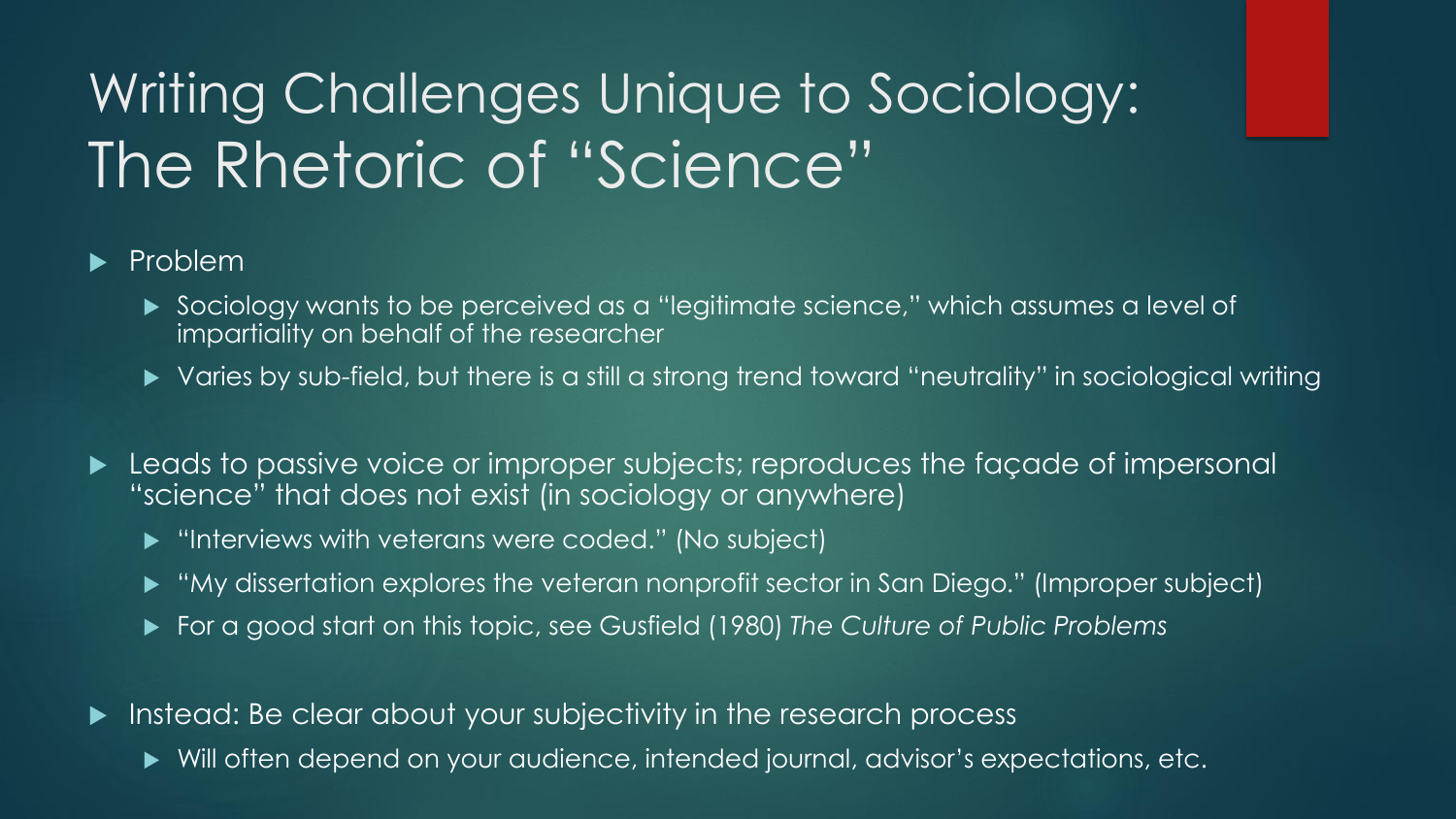### References

- ▶ Becker, Howard S. 2007. *Writing for Social Scientists, 2*<sup>nd</sup> Ed. Chicago: University of Chicago.
- Becker, Howard S. 1998. *Tricks of the Trade*. Chicago: University of Chicago.
- Giarrusso, Roseann; Judith Richlin-Klonsky; William G. Roy; Ellen Strenski. 2013. A Guide to Writing Sociology Papers, 7<sup>th</sup> Ed. New York: Worth Publishers.
- Jones, Jennifer; Sarah Quinn; Hana Brown. 2011. *Writing for Sociology*, 2nd Ed. Dept. of Sociology, University of California, Berkeley. Creative Commons.

Special thanks to: Lindsay DePalma, Haley McInnis, and Catherine Crowder for their insightful conversations and perspectives on this topic.